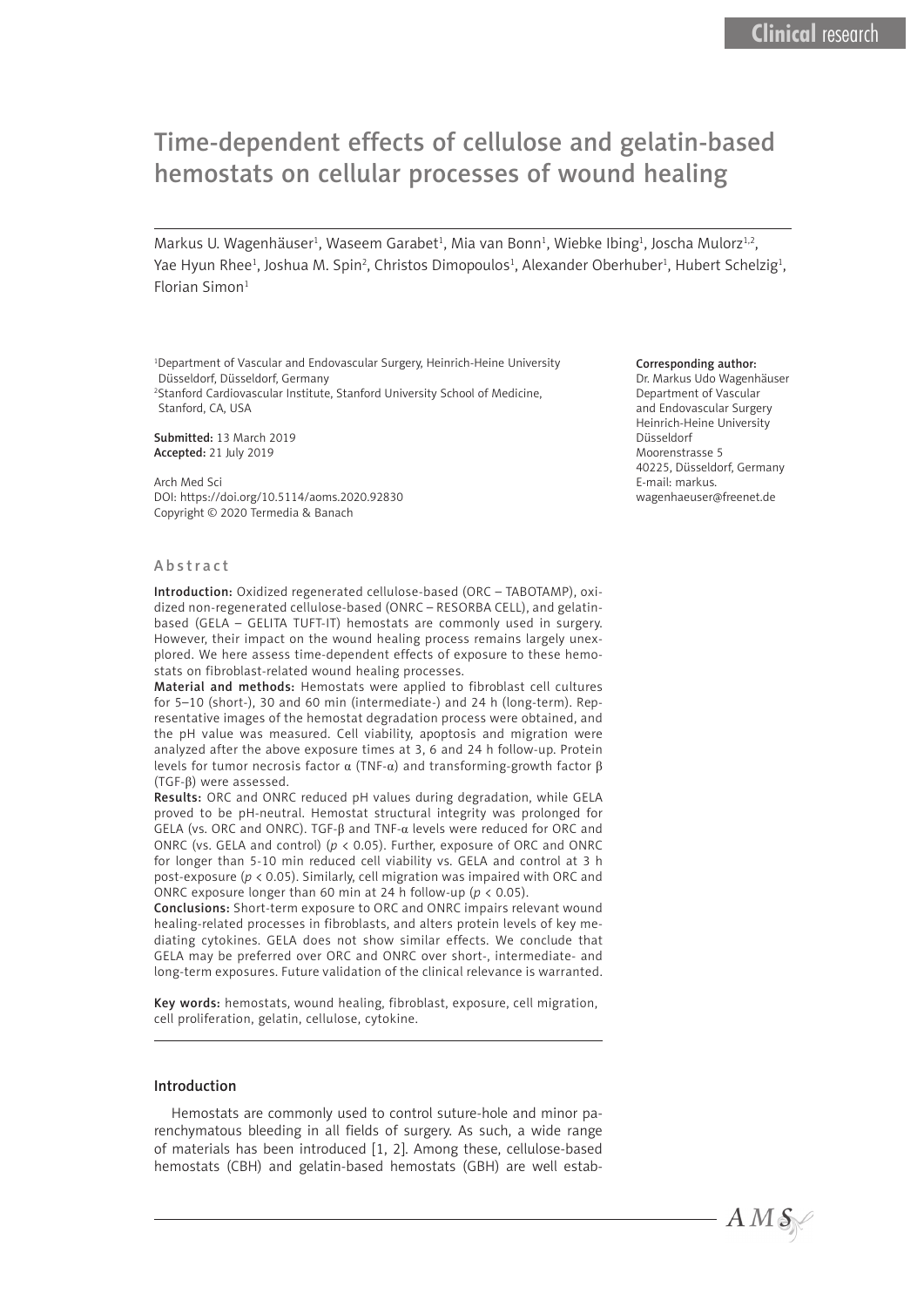lished and have revealed similar practicality and functionality [3–5].

Originating from polymerized glucopyranose, oxidized cellulose is fabricated in a multi-step process, generating polyuronic acid as the main structural compound through the oxidation of cellulose fibers [6]. This process makes the materials biodegradable by the human body through β-elimination and enzymatic degradation [7]. In contrast to non-regenerated cellulose, the regenerated form consists of continuous fibers with a more defined ultrastructure [8].

Gelatin is a well-established hemostatic agent and was first introduced in the 1940s. Gelatin is generated by acid partial hydrolysis from porcine-derived collagen, forming a hydrocolloid [9]. Since the implementation of the first GBH, minimal product evolution has occurred [10]. Gelatin foams can expand up to 200% and are capable of absorbing as much as 40 times their weight, which can limit their practicality in specific clinical settings [11].

Given that these hemostats are often left at the application side following hemostasis or may only be applied for short time, it is important to consider the impact of different exposure times on the local wound healing process.

Wound healing is a complex sequence of inflammation, proliferation and matrix remodeling involving various cell types [12–14]. Of these, activated fibroblasts play a pivotal role, as they synthesize an early-stage collagen-rich matrix and then differentiate to myofibroblasts to create a wound-closing tensile force [14, 15]. Therefore, fibroblast proliferation and migration are imperative to ensure physiological wound healing after surgery [16].

There is controversy as to whether hemostats interfere with post-surgical wound healing, with some evidence showing that degradation endproducts might interfere with cellular sub-processes [17,18]. As the application time of hemostats during surgery might vary from several minutes, up to weeks in those cases in which the material is left *in situ*, this study explores how the application time of oxidized regenerated cellulose-based (ORC), oxidized non-regenerated cellulose-based (ONRC) and GBH (GELA) alters fibroblast migration, metabolic activity and apoptosis. Further, this study analyzes changes in pH values over a 24 h time course and explores alterations of key mediating cytokines which are essential for physiological wound healing.

# Material and methods

# **Hemostats**

RESORBA CELL (RESORBA Medical GmbH, Nuremberg, Germany) (ONRC), TABOTAMP (Ethicon, Norderstedt, Germany) (ORC) and GELITA TUFT-IT (GELITA Medical, Eberbach Germany) (GELA) were used in this study. Hemostats were applied to the supernatant of fibroblast cell cultures for 5–10 minutes (min) (short-term), 30 and 60 min (intermediate-term) and continuously for 24 hours (h) (long-term).

# Cell culture

Human stromal fibroblasts (PromoCell GmbH, Heidelberg, Germany) were cultivated in Dulbecco's Modified Eagle Media (DMEM) (Biochrom GmbH, Berlin, Germany) supplemented with 20% fetal bovine calf serum (Biochrom Berlin, Germany) and 10 U/ml Penicillin/Streptomycin (PAN Biotech GmbH, Aidenbach, Germany). Fibroblasts were cultured at 37°C and CO<sub>2</sub> 5% (HERAcell240, Heraeus, Hanau, Germany) with regular media exchange. At 90% confluence, cells were sub-cultured using 0.05% trypsin/0.02% ethylenediaminetetraacetic acid (EDTA) (PAN Biotech GmbH, Aidenbach, Germany). Passages 3 to 9 were used for experiments. Morphological cell assessment was performed using phase-contrast microscopy (Olympus CKX41, Olympus, Shinjuku, Japan).

# Hemostat degradation and pH value measurement

To visualize the degradation process, hemostat sections (1  $\times$  1 cm) were placed in 3 ml of physiological saline solution (NaCl 0.9%) (B. Braun Melsungen AG, Melsungen, Germany) or fibroblast culture media (Invitrogen/Thermo Fisher Scientific, Waltham MA USA) for 24 h. The pH value was measured at baseline, after 5, 30 and 60 min, and then hourly for the first 6 h, with additional measurements at 12 and 24 h using a pH meter (FiveEasyProfi-Kit 20 ATC, MetlerToledo, Gießen, Germany). Representative images at given time points were taken using a Discovery.V8 SteREO microscope (Carl Zeiss, Oberkochen, Germany) and/or Olympus XC10 Camera (Olympus, Shinjuku, Japan) at 30× magnification.

# Enzyme-linked immunosorbent assay

Enzyme-linked immunosorbent assay (ELISA) for TGF-β (DY 240) and TNF-α (DY 210) were performed on fibroblast lysates according to the manufacturer's instructions (R&D Systems, Minnesota, USA). Briefly, fibroblast cell cultures were exposed to hemostats for the stated exposure times. Next, hemostats and cell culture media were removed, and fibroblast cell cultures washed 3 times with ice-cold phosphatebuffered saline (dPBS, Invitrogen/Thermo Fisher Scientific, Waltham MA USA). Next, cell lysates were generated using RIPA buffer supplemented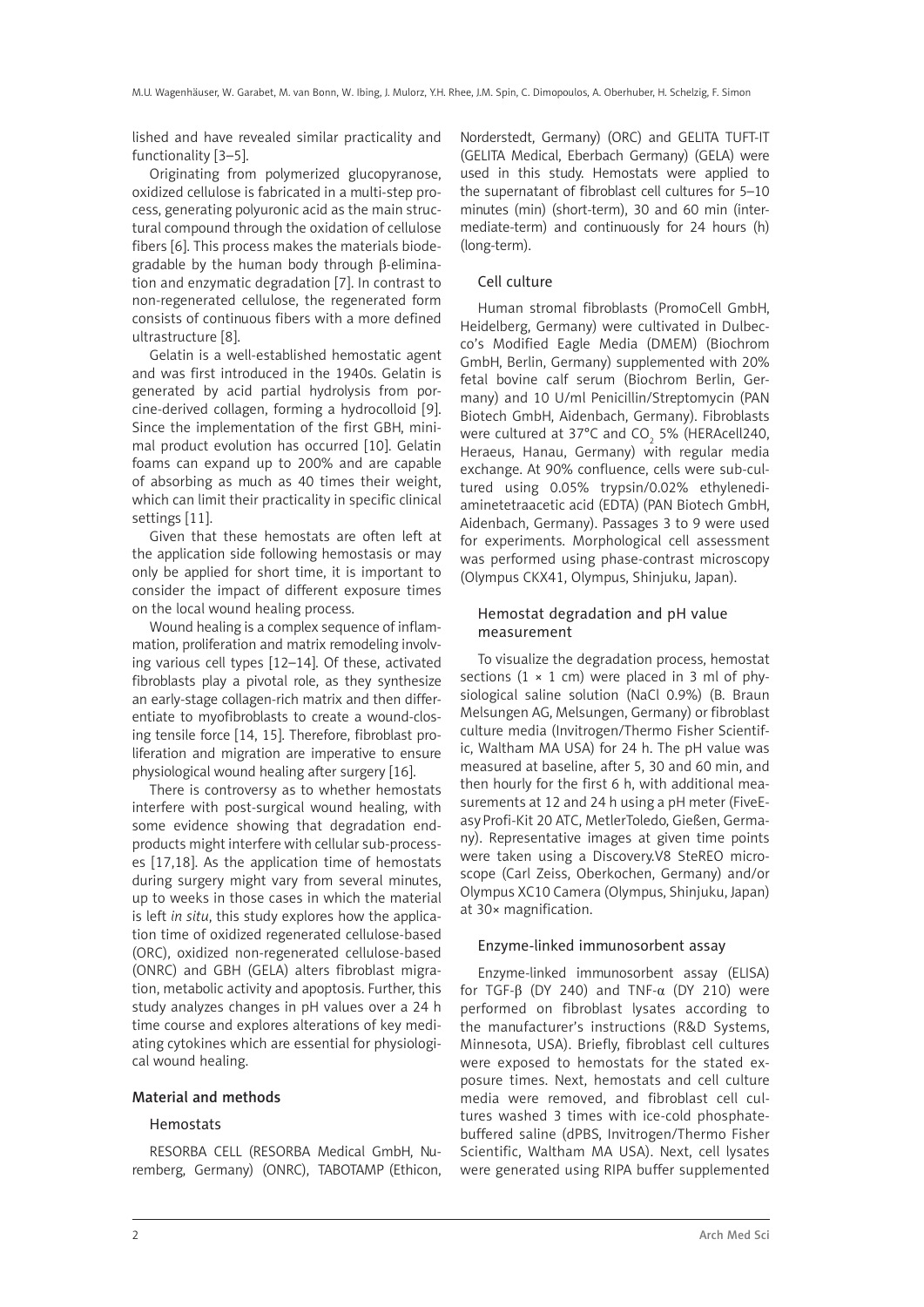with protease inhibitor cocktail (Sigma-Aldrich, Taufkirchen, Germany). Protein concentration was measured utilizing BCA-Assay (Pierce/Thermo Fisher Scientific, Waltham MA USA). Optical density was measured using a microplate reader (Victor X4, Perkin Elmer, Massachusetts, USA) with wavelengths 450 nm/570 nm.

# Cell metabolic activity

Fibroblasts ( $1 \times 10^5$  cells/well) were seeded into a 24-well plate (Greiner Bio-One, Solingen, Germany). Hemostats were sliced into  $0.5 \times 0.5$  cm pieces to ensure constant material input and added to the supernatant. Fibroblast cell cultures were exposed to hemostats for the stated exposure times. Thereafter, cell culture media were replaced to equal volumes. Cell metabolic activity was measured using MTT (3-(4,5-dimethylthiazol-2-yl)-2,5-diphenyltetrazolium bromide) proliferation assay (Carl Roth GmbH & Co, Karlsruhe, Germany) according to the manufacturer's instructions at baseline and after 3, 6 and 24 h of incubation. Cell culture medium was replaced with 400 µl of a 1 : 9 mixture of MTT stock solution at 5 mg/ml in dPBS (Carl Roth GmbH & Co, Karlsruhe, Germany) and culture medium. After 2 h of incubation, cells were lysed using 200 µl of 2-Propanol. Measurements were performed at a wavelength of 570 nm using a microplate reader (Victor X4, Perkin Elmer, Massachusetts, USA).

# Cell migration

Suspended fibroblasts were added to both chambers of a µ-dish insert (ibidi GmbH, Planegg, Germany) and incubated for 24h. After cell attachment, the insert was removed, and fresh culture medium was added. Hemostats were sliced into 1 × 1 cm pieces and transferred to the supernatant for 5–10, 30 and 60 min, and 24 h. After exposure, slices were removed, and culture medium was exchanged at the same volume. Representative images were taken at baseline and after 3, 6 and 24 h using a light microscope (JuLI Br, NanoEnTek, Seoul, Korea). The analysis of the images was performed using TScratch (2008, T. Gebäck and M. Schulz, ETH Zürich).

# Apoptosis assay

Fibroblast apoptosis was studied using a caspase-3/7 assay following the manufacturer's instructions (Promega, Mannheim, Germany). In short, fibroblasts were exposed to hemostats for the stated exposure times, and 100 ul of Luciferase-Mix was added. Then, the mix was incubated at room temperature for 1 h. Luciferase activity was measured using a microplate reader (Victor X4 (PerkinElmer, Massachusetts, USA).

## Statistical analysis

Data are presented as mean ± SEM. Analysis was performed using GraphPad Prism 6.0 (San Diego CA, USA). Iglewicz and Hoaglin's two-sided robust test was used to identify outliers and the modified *z*-score was set to 3.5. The Kolmogorov-Smirnov test was used to test for normality and 2-way ANOVA with 2-stage step-up method of Benjamini, Krieger and Yekutieli was used to test for significance. The significance level was set to *p* < 0.05.

# Results

Throughout the 24 h observation period, ORC and ONRC induced lower pH values when compared to GELA and the control. ONRC more strongly acidified cell culture medium when compared to ORC (Figures 1 A, B). Specifically, both ORC and ONRC reduced pH values within 30 min in physiological saline, while GELA showed no effect on pH value when compared to control. Notably, beyond 30 min after application of ORC and ONRC the pH value stabilized (Figure 1 A). Evaluating pH values in cell culture medium, which contains substantial buffering capacity, we found that both ORC and ONRC again caused acidosis, albeit milder when compared to effects in saline. Again, GELA did not change pH values when compared to the control. After two hours of exposure, pH values started trending towards an alkaline milieu for all groups due to lower atmospheric carbon dioxide concentration (vs. incubator), suggesting no further release of acidic groups (Figure 1 B). When studying the degradation process at a macroscopic level, we observed other differences between the three hemostats. Faster degradation of ONRC compared to ORC was found after 3 h, while minimal residual material was observed after 24 h for both ORC and ONRC. Changes in pH values for both ORC and ONRC were reflected in the marked color changes of the cell culture medium. Notably GELA did not appear to degrade over time, and showed prolonged structural integrity over a 24 h time period (Figure 1 C).

Next, we analyzed protein levels of TGF-β and TNF- $\alpha$  in response to hemostat exposure, given that they are key mediators for physiologic wound healing. We found that 6 h of hemostat exposure decreased TGF-β levels for ORC and ONRC significantly when compared to GELA and/or control, but this effect was not sustained to the level of statistical significance after 24 h (Figure 2 A). In contrast, TNF-α levels were decreased with ONRC exposure after 6 h and for both ORC and ONRC after 24 h of exposure (Figure 2 B). Notably, GELA did not significantly alter TGF-β or TNF-α levels at any time point (Figures 2 A, B).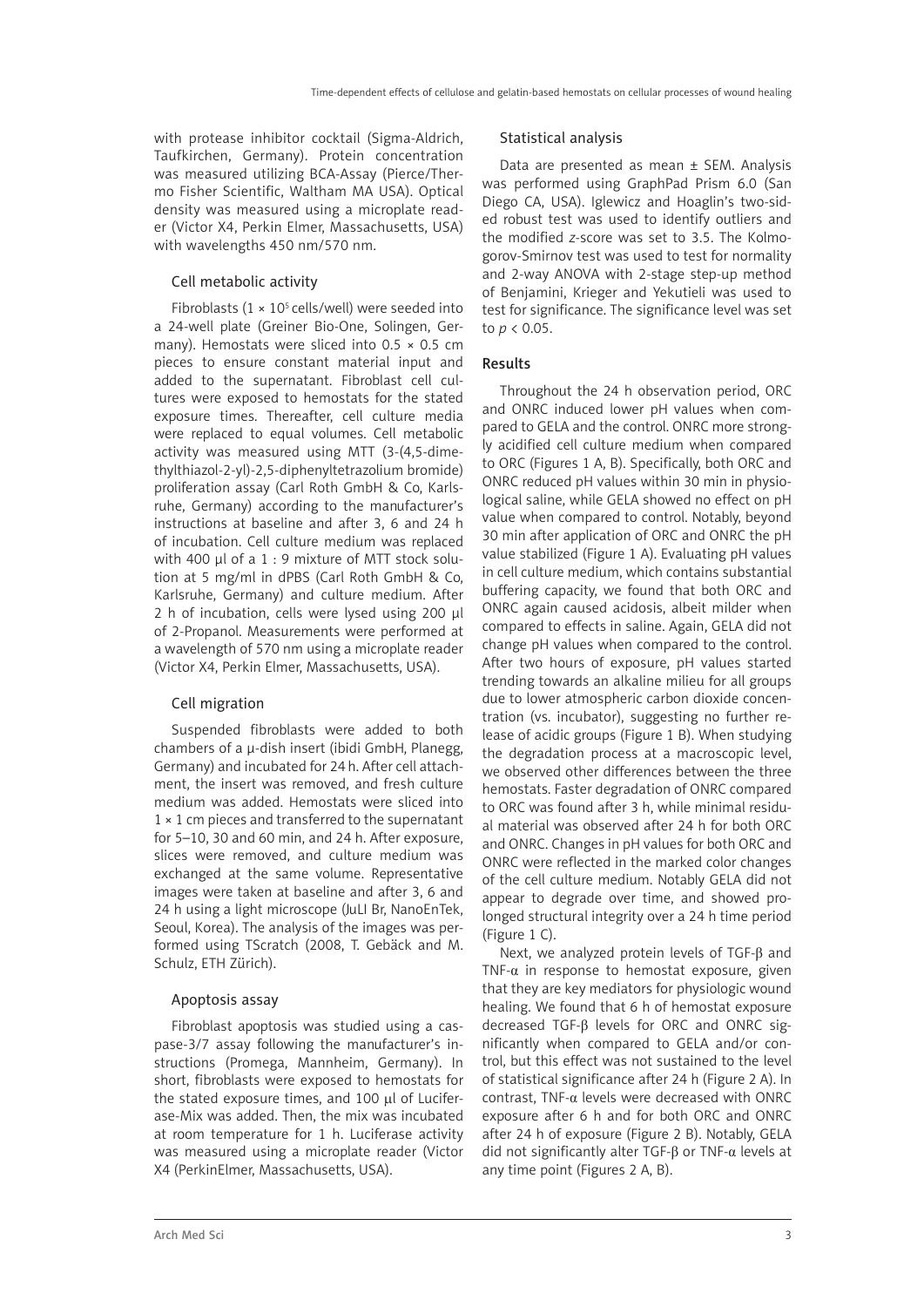

Figure 1. pH values and hemostat degradation. A,  $B$  – pH values over a 24 hour time course for GELA, ORC and ONRC in saline (A) and cell culture medium (B). Recognize the immediate drop in pH value for ORC and ONRC. ONRC creates a lower pH value during the investigation period in cell culture medium vs. ORC and GELA. GELA mimicked pH values of controls in saline and cell culture medium (*n* = 6 samples/time point). C – Representative light microscopy images of GELA, ORC and ONRC after 3, 6, 12, and 24 hours (h) in cell culture medium. GELA was dyed with blue ink for visualization. Note the color change of the medium indicating change in pH value. Also note the structural integrity of GELA after 24 h vs. completely degraded ORC and ONRC. Original magnification: 30× (*n* = 6)



Figure 2. Cytokine protein levels. Fibroblast cell cultures were exposed to hemostats for 6 and 24 hours (h). Protein levels of TGF-β (A) and TNF-α (B) were analyzed from cell lysates. ORC and ONRC reduced TGF-β levels after 6 h, while protein levels normalized after 24 h of exposure (A). ONRC reduced TNF-α levels after 6 and 24 h, while ORC reduced TNF-α levels after 24 h (B). No differential regulation vs. control was observed for GELA (A and B). \*\**p* < 0.05 ORC and/or ONRC vs. control and GELA; \*\*\**p* < 0.05 ONRC vs. control, GELA and ORC. Two-way ANOVA with 2-stage step-up method of Benjamini, Krieger and Yekutieli was applied (q = 0.05, *n* = 4–5 samples/time point)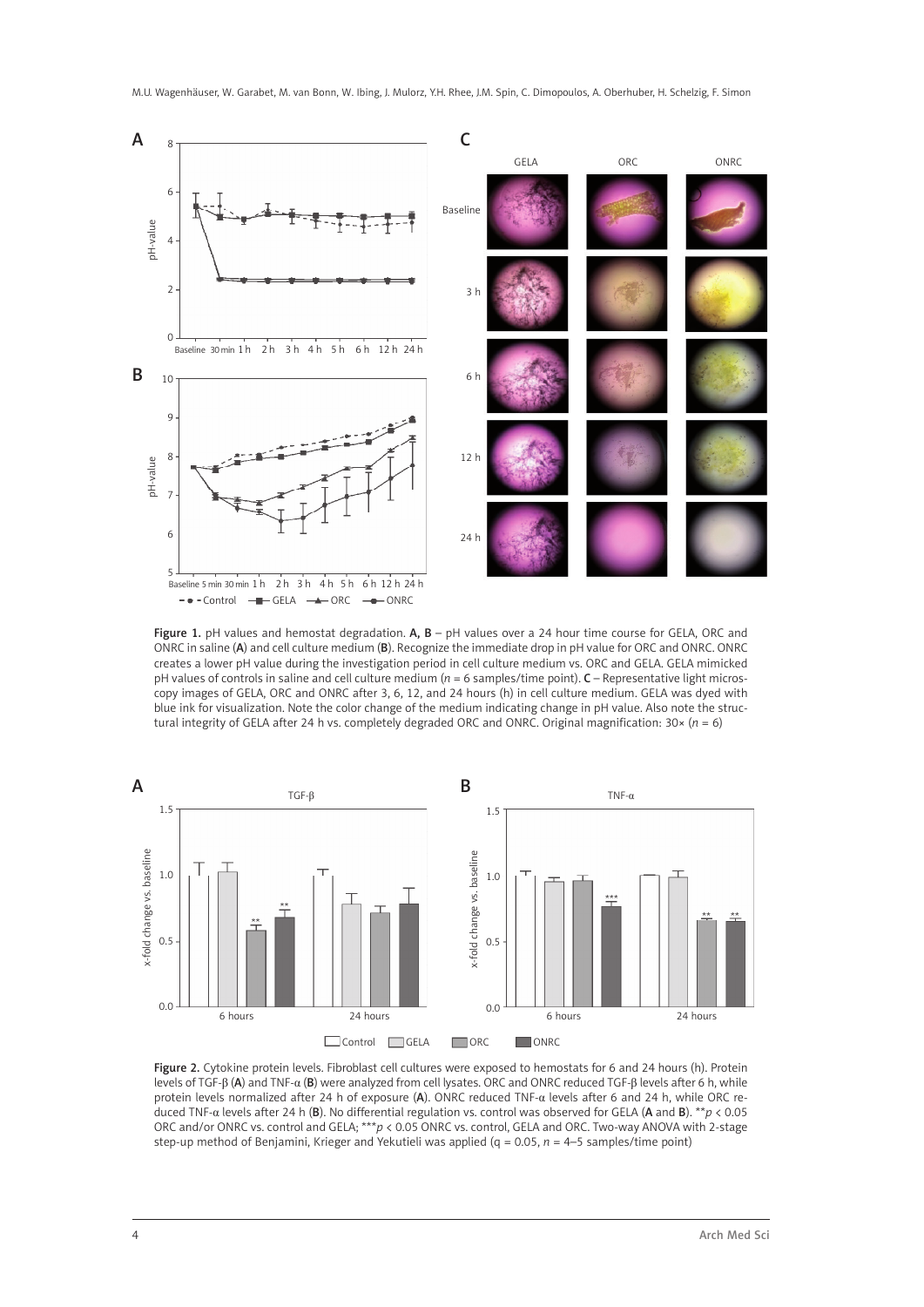

Figure 3. MTT-cellular metabolic activity assay for fibroblast cell cultures with different hemostat exposure times. Data are normalized to controls. Human stromal fibroblasts were exposed to hemostats placed in their medium for 5–10 (A), 30 (B), or 60 minutes (min) (C) or continuously over 24 hours (h) (D). Cell metabolic activity was analyzed using an MTT assay after 3, 6 and 24 h. Reduced cellular metabolism was observed for both ORC and ONRC (vs. GELA and controls) at 5–10 and 60 min of hemostat exposure after 3 h (A and C). ONRC showed reduced cellular metabolism vs. control, GELA and ORC after 5–10, 30 and 60 min hemostat exposure after 3 h (A–C). This effect was maintained with continuous hemostat exposure for 24 h (D). Two-way ANOVA with 2-stage step-up method of Benjamini, Krieger and Yekutieli was applied (q = 0.05). No difference in cellular metabolism was found for GELA vs. control at any given exposure time. \**p* < 0.05 ORC vs. GELA; \*\**p* < 0.05 ORC vs. control and GELA; \*\*\**p* < 0.05 ONRC vs. control, GELA and ORC (*n* = 8–12/group)

We then evaluated how different exposure times interfere with metabolic activity and migration of fibroblasts. Fibroblasts were exposed to hemostats for short- (5–10 min), intermediate- (30 and 60 min) and long-term (24 h) periods. We observed significantly reduced signal intensity during short- and intermediate-term exposure with ONRC after 3 h and with ORC after 3 h and 6 h follow-up when compared to GELA and/or control. At 24 h follow-up of the short- and intermediate-term exposures, no differences between the study groups were observed, suggesting a transient reduction of metabolic activity during ONRC and ORC exposure (Figure 3 A–C). Notably, only ONRC reduced metabolic fibroblast activity after continuous exposure for 24 h (Figure 3 D), while no changes were observed during GELA exposure at any exposure time for any follow-up time point when compared to controls (Figures 3 A–D).

Analyzing fibroblast migration over a pre-defined gap/area between two cell fractions, we found that

none of the hemostats interfered with migration after short-term exposure (Figure 4 A). In comparison, intermediate- and/or long-term exposure with ORC and/or ONRC inhibited fibroblast migration at 24 h follow-up, although shorter follow-up time points revealed no effects (Figures 4 B–D). Notably, ONRC more strongly inhibited cell migration when compared to ORC for the aforementioned exposure times (Figures 4 B, C), while GELA had no impact on fibroblast migration during any given exposure period or follow-up time point (Figures 4 A–D).

We found no relevant cell apoptosis differences in response to exposure with either ORC, ONRC or GELA vs. control (Suppl. Figure 1).

### Discussion

In this study we investigated the impact of different exposure times of CBH (ORC and ONRC) and GBH (GELA) on wound healing. Short-term exposure to CBH reduced cellular metabolic activity, while long-term exposure impaired cell migration.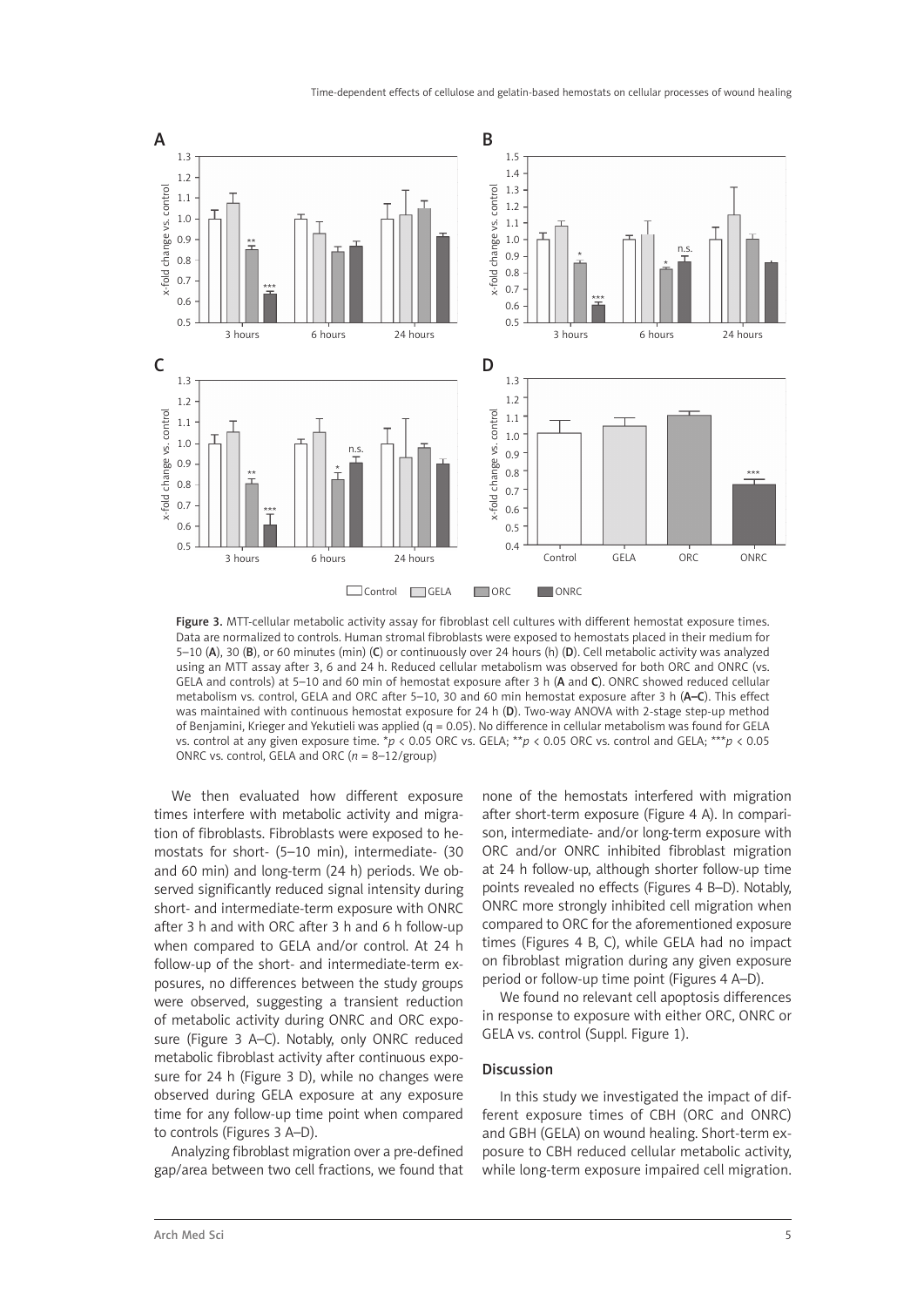

Fig. 4. Fibroblast migration time course after different exposure times to hemostats. Human stromal fibroblasts were placed in both chambers of a µ-dish insert. After removal of the µ-dish insert the area between the cell fractions was measured at baseline. Hemostats were applied to the cell culture medium for 5–10 (A), 30 (B), or 60 minutes (min) (C) or continuously over 24 hours (h) (D). The area between the two cell fractions was measured after 3, 6 and 24 h from representative images. Impaired cell migration was observed for ORC/ONRC vs. GELA/control and for ORC vs. ONRC for 60 min and 24 h of exposure (C and D).  $*p < 0.05$  vs. control;  $*p < 0.05$  vs. control and GELA; \*\*\**p* < 0.05 vs. control, GELA and ORC. Two-way ANOVA with 2-stage step-up method of Benjamini, Krieger and Yekutieli was applied (q = 0.05, *n* = 5–7/experimental group)

None of these unfavorable effects were observed during GBH exposure. Coincidently, CBH also acidified the local environment and altered protein levels of TGF-β and TNF-α, both key mediators of physiological wound healing [19].

Hemostats provide conformability and convenient handling, leading to these materials being integrated into daily surgical routine. As of today, there are multiple different products available, characterized by material-specific attributes. There is long-standing clinical experience with CBH and GBH, with both providing effective hemostasis and biodegradability. Despite many similarities, their mode of action differs [20, 21]. In particular, ORC and ONRC are thought to directly promote platelet activation and aggregation, forming a gel-like clot, while GBH is considered to anchor fibrinogen on the nano-rough material surface while simultaneously enhancing capillary effects [8, 22, 23]. Aside their different mode of action, hemostatic agent costs were 28–56% lower for CBH compared with other adjunctive hemostats, suggesting a major impact on overall treatment costs [24]. Indeed, current purchasing costs for GBH (GELA) appear to be higher compared with CBH (TABOTAMP > RESORBA CELL).

Our results suggest that CBH release acid groups during degradation, while GBH is pH neutral. For that reason, it might be expected that GBH lacks the anti-bacterial properties of CBH [25]. Since both CBH and GBH are bio-absorbable, they may change essential cellular wound healing processes at the site of application. Given that the application time of hemostats during surgery may or may not be limited to several minutes, we explored the impact of short-, intermediate- and long-term exposure of CBH and GBH on relevant cellular processes for physiological wound healing.

Our group and others have previously demonstrated that CBH (ORC and/or ONRC) materials cause rapid local acidosis during degradation due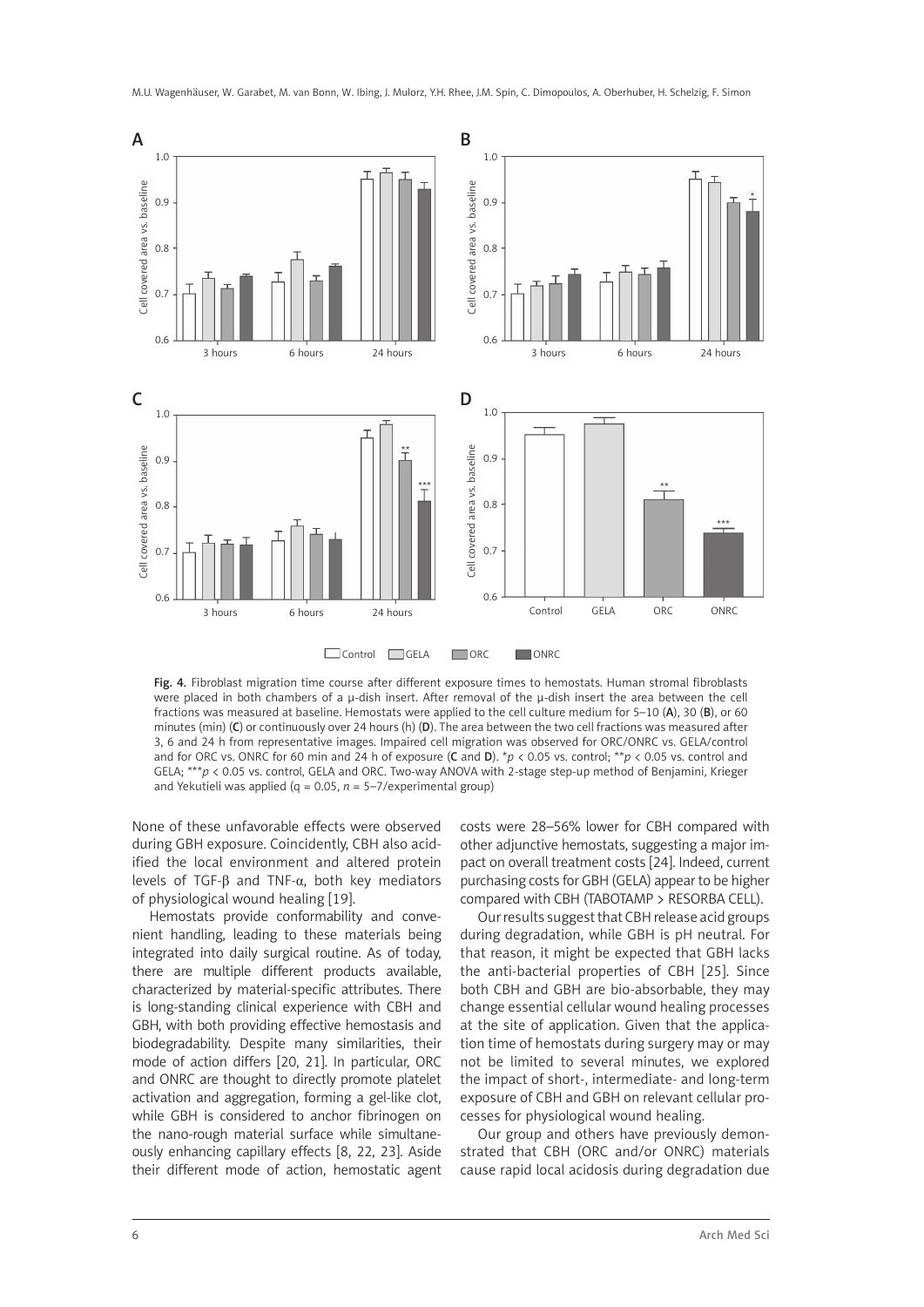to the absence of buffer-acting serum components [26, 27]. Consistent with previous findings, this study found that ONRC caused the strongest decline of pH values during degradation, as frayed and less condensed fibers form a larger surface area, leading to more rapid release of acidic groups [27]. In contrast, GELA proved to be pH neutral and maintained prolonged structural integrity over 24 h. Our findings seem plausible, since reported time frames for complete degradation *in vivo* vary from 14 days up to 5 weeks for CBH, while the same process may take as long as 4-6 weeks for GBH and may be accelerated und standardized in *in vitro* conditions [28–30].

Lan *et al*. demonstrated that local acidosis can reduce cell metabolic activity, adhesion capacity and protein synthesis in cultured human gingival fibroblasts and described these effects as being reversible when pH values are re-adjusted to physiological conditions [31]. Similar observations have been reported for different cell types when exposed to an extracellular acidic milieu [32, 33]. The findings of the present study reveal that short-term exposure to ORC and/or ONRC significantly reduces cell metabolic activity at 3 h post-exposure, while intermediate-term and long-term exposure reduced metabolic activity at 6 h and/or 24 h, respectively. Our results do suggest that the reduction of metabolic activity for short- and intermediate-term exposure times with CBH is transient. However, GBH does not interfere with cell metabolic activity at all. Since metabolic activity is imperative for the initiation of physiological wound healing, including recruitment of various cell types and the formation of a provisional wound matrix, we conclude that GBH might be preferable when compared with CBH with regard to this endpoint [12, 34].

Along with proliferation, cell migration is crucial during the proliferative phase of physiological wound healing, as it enables the formation of granulation tissue at the side of injury [35]. Our results suggest that intermediate-term and long-term exposure to CBH impairs the migratory activity of fibroblasts at 24 h post-exposure. An association with local acidosis seems likely, since Kruse *et al*. demonstrated that acidic extracellular environments can impair fibroblast migration [36]. Transferring this functional finding to a cell signaling level, there is evidence that extracellular acidosis beyond the physiological range may activate mitogen-activated protein kinase (MAPK) signaling, which has shown to be involved in the regulation of cell migration [37, 38]. Given this, future experiments using targeting of MAPK signaling could help to validate our *in vitro* findings. For now, we again conclude that GBH might be preferred over CBH with regard to preserving fibroblast migration.

Of interest, our data suggest that some differences in functional findings may not devolve solely from acidosis, which is known to occur during CBH degradation. Our group recently found that CBH degradation end products might also cause functional alterations in migration and proliferation in fibroblasts as well as matrix contraction after exposure for 1–2 weeks [27]. Some of the phenotypic findings might have resulted from marked changes in wound healing-relevant cytokine levels. TGF-β signaling is involved in cardiovascular and pulmonary diseases [39, 40]. Denton *et al*. emphasized the significance of TGF-β for physiological wound healing using a mouse model of type II TGFbeta receptor (TbetaRII) deletion in fibroblasts [41]. The present study suggests that, in contrast to GBH, CBH can reduce TGF-β protein levels in fibroblasts. Of interest, non-canonical intracellular TGF-β signaling might link reduced TGF-β levels upon CBH exposure to impaired fibroblast migration. In particular, it has been demonstrated that non-Smad depended signaling is able to activate the Erk MAPK pathway, which in turn interferes with cell migration [38]. Since our findings reveal delayed impaired fibroblast migration during intermediate- and long-term CBH exposure at late follow-up time points, the authors propose that evolutionarily conserved canonical TGF-β-induced Smad-signaling with interposed protein might also be critical for the findings of the present study [42–44]. Notably, short-term acidosis, such as that caused by CBH exposure, has shown to be sufficient to induce TGF-β-induced signaling [37].

Apart from TGF-β, the importance of TNF-α for physiological wound healing has been elucidated in various studies, as it promotes inflammatory leukocyte recruitment into the wounded tissues and enhances fibroblast proliferation/growth both *in vitro* and *in vivo* [45–48]. Our results indicate that CBHs can reduce intracellular TNF-α protein levels after 6 h and 24 h exposure. As a side point, these reductions in TNF- $\alpha$  levels might have contributed to reduced metabolic activity, which in turn serves as an indirect marker for the proliferative capacity of fibroblasts. Although reduced TNF-α levels in an acidic environment upon CBH exposure might seem contradictory at first glance, Riemann *et al*. also found that exposing rat kidney fibroblasts to acidic cell culture medium decreases TNF-α levels [37]. Further, since TGF-β is pivotal for the control of cell proliferation simultaneously decreased levels of TNF-α and TGF-β might have also substantially contributed to the observed impaired metabolic activity, linking the varying cytokine levels during CBH and GBH exposure to our functional findings [49, 50].

Our study has several limitations. First, we studied the effects of hemostat exposure in a mono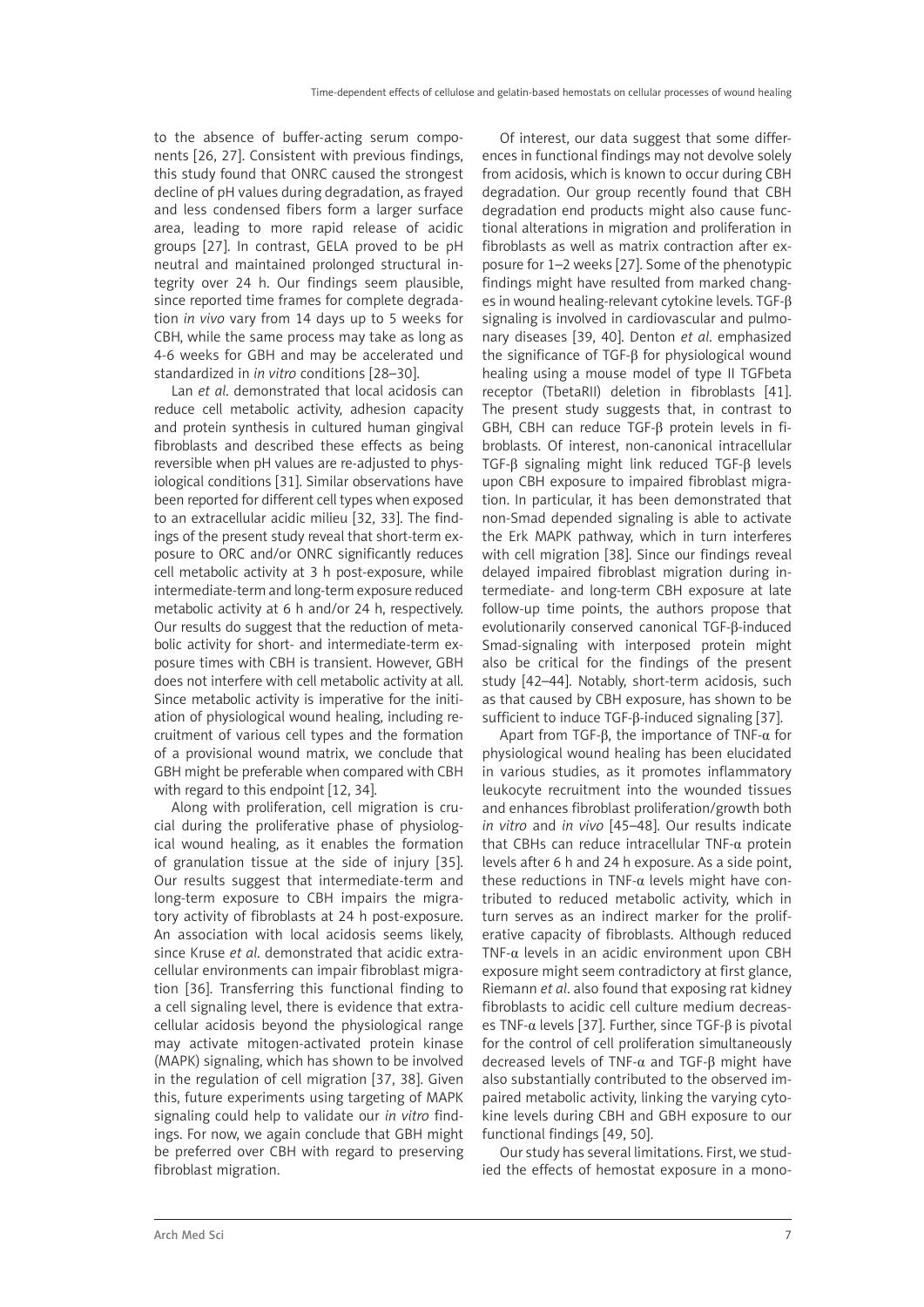cellular *in vitro* model using stromal fibroblasts, which does not sufficiently mimic wound healing *in vivo,* as several different interacting cell types are involved. Further, the regulation of cell migration and metabolic activity through TGF-β and/or TNF- $\alpha$  has not been directly addressed using pathway inhibitors. Thus, a direct association between the altered cytokine levels and functional findings remains hypothetical. Lastly, it is unclear to what extent our findings are of clinical relevance, as neither experimental animal models nor human trials were part of this study.

In conclusion, this study found that ORC and ONRC (CBH) in contrast to GELA (GBH) impair essential cellular processes of physiological wound healing *in vitro* in fibroblasts even after short-term exposure. Decreased protein levels of TGF-β and TNF-α in response to ORC and ONRC exposure suggest that these effects may be cytokine-related. We conclude that GELA (GBH) might be more beneficial for physiological wound healing after surgery, although verification of the clinical relevance of these findings is required.

## Acknowledgments

The study was supported by a Research Grant from Deutsche Gesellschaft für Gefässchirurgie und Gefässmedizin to MU Wagenhäuser.

## **Conflict of interest**

All authors who are affiliated with the Department of Vascular and Endovascular Surgery, Heinrich-Heine University Düsseldorf, Germany and Alexander Oberhuber participated in the "GELITA Medical Gelatin Hemostat Postmarket Registry" (Registry-ID: 2016116001).

References

- 1. Baumann P, Schumacher H, Hüsing J, Luntz S, Knaebel HP. A randomized, controlled, prospective trial to evaluate the haemostatic effect of Lyostypt versus Surgicel in arterial bypass anastomosis: "COBBANA" trial. Trials 2009; 10: 91.
- 2. Sawada T, Nishizawa H, Nishio E, Kadowaki M. Postoperative adhesion prevention with an oxidized regenerated cellulose adhesion barrier in infertile women. J Reprod Med 2000; 45: 387-9.
- 3. Zoucas E, Göransson G, Bengmark S. Comparative evaluation of local hemostatic agents in experimental liver trauma: a study in the rat. J Surg Res 1984; 37: 145-50.
- 4. Coln D, Horton J, Ogden ME, Buja LM. Evaluation of hemostatic agents in experimental splenic lacerations. Am J Surg 1983; 145: 256-9.
- 5. Chvapil M, Owen JA, DeYoung DW. A standardized animal model for evaluation of hemostatic effectiveness of various materials. J Trauma 1983; 23: 1042-7.
- 6. Dimitrijevich SD, Tatarko M, Gracy RW, et al. In vivo degradation of oxidized, regenerated cellulose. Carbohydr Res 1990; 198: 331-41.
- 7. Pierce AM, Wiebkin OW, Wilson DF. Surgicel: its fate following implantation. J Oral Pathol 1984; 13: 661-70.
- 8. Martina B, Kateřina K, Miloslava R, Jan G, Ruta M. Oxycellulose: Significant characteristics in relation to its pharmaceutical and medical applications. Adv Polym Technol 2009; 28: 199-208.
- 9. Vyas KS, Saha SP. Comparison of hemostatic agents used in vascular surgery. Expert Opin Biol Ther 2013; 13: 1663-72.
- 10. Sundaram CP, Keenan AC. Evolution of hemostatic agents in surgical practice. Indian J Urol 2010; 26: 374-8.
- 11. Echave M, Oyagüez I, Casado MA. Use of Floseal®, a human gelatine-thrombin matrix sealant, in surgery: a systematic review. BMC Surg 2014; 14: 111.
- 12. Reinke JM, Sorg H. Wound repair and regeneration. Eur Surg Res 2012; 49: 35-43.
- 13. Schäfer M, Werner S. Cancer as an overhealing wound: an old hypothesis revisited. Nat Rev Mol Cell Biol 2008; 9: 628-38.
- 14. Baum CL, Arpey CJ. Normal cutaneous wound healing: clinical correlation with cellular and molecular events. Dermatol Surg 2005; 31: 674-86.
- 15. Grinnell F. Fibroblasts, myofibroblasts, and wound contraction. J Cell Biol 1994; 124: 401-4.
- 16. Bainbridge P. Wound healing and the role of fibroblasts. J Wound Care 2013; 22: 407-8, 410-12.
- 17. Jeschke MG, Sandmann G, Schubert T, Klein D. Effect of oxidized regenerated cellulose/collagen matrix on dermal and epidermal healing and growth factors in an acute wound. Wound Repair Regen 2005; 13: 324-31.
- 18. Cullen B, Watt PW, Lundqvist C, et al. The role of oxidised regenerated cellulose/collagen in chronic wound repair and its potential mechanism of action. Int J Biochem Cell Biol 2002; 34: 1544-56.
- 19. Behm B, Babilas P, Landthaler M, Schreml S. Cytokines, chemokines and growth factors in wound healing. J Eur Acad Dermatol Venereol 2012; 26: 812-20.
- 20. Hutchinson RW, George K, Johns D, Craven L, Zhang G, Shnoda P. Hemostatic efficacy and tissue reaction of oxidized regenerated cellulose hemostats. Cellulose 2013; 20: 537-45.
- 21. Wolkow N, Jakobiec FA, Yoon MK. Gelatin-based hemostatic agents: histopathologic differences. Ophthal Plast Reconstr Surg 2018; 34: 452-5.
- 22. Krízová P, Másová L, Suttnar J, et al. The influence of intrinsic coagulation pathway on blood platelets activation by oxidized cellulose. J Biomed Mater Res A 2007; 82: 274-80.
- 23. Hajosch R, Suckfuell M, Oesser S, Ahlers M, Flechsenhar K, Schlosshauer B. A novel gelatin sponge for accelerated hemostasis. J Biomed Mater Res B Appl Biomater 2010; 94: 372-9.
- 24. Martyn D, Meckley LM, Miyasato G, et al. Variation in hospital resource use and cost among surgical procedures using topical absorbable hemostats. Clinicoecon Outcomes Res 2015; 7: 567-74.
- 25. Spangler D, Rothenburger S, Nguyen K, Jampani H, Weiss S, Bhende S. In vitro antimicrobial activity of oxidized regenerated cellulose against antibiotic-resistant microorganisms. Surg Infect (Larchmt) 2003; 4: 255-62.
- 26. Dimitrijevich SD, Tatarko M, Gracy RW, Linsky CB, Olsen C. Biodegradation of oxidized regenerated cellulose. Carbohydr Res 1990; 195: 247-56.
- 27. Wagenhäuser MU, Mulorz J, Ibing W, et al. Oxidized (non)-regenerated cellulose affects fundamental cellular processes of wound healing. Sci Rep 2016; 6: 32238.